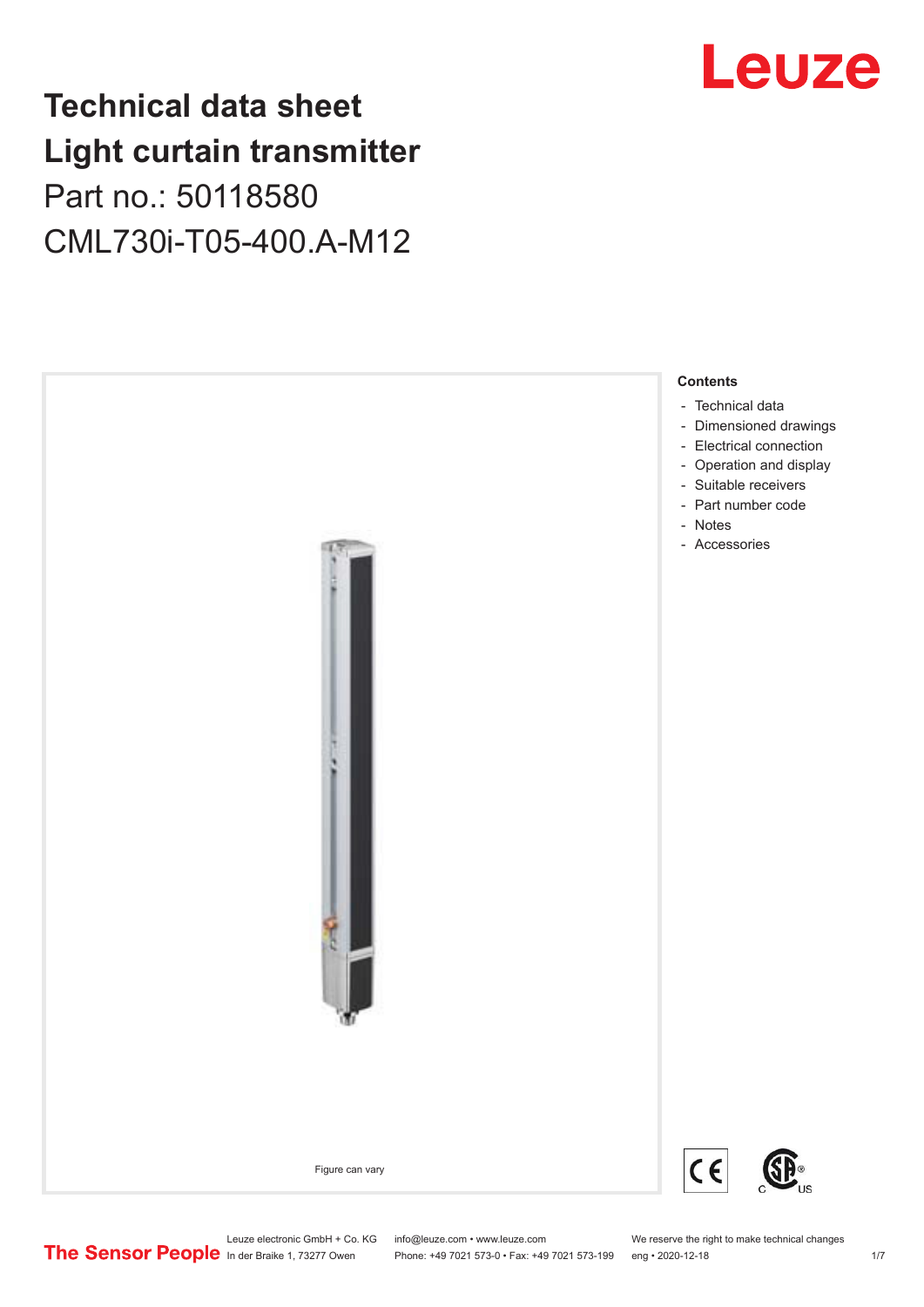## <span id="page-1-0"></span>**Technical data**

# Leuze

| <b>Basic data</b>                  |                                                                    |  |  |  |
|------------------------------------|--------------------------------------------------------------------|--|--|--|
| <b>Series</b>                      | 730                                                                |  |  |  |
| <b>Operating principle</b>         | Throughbeam principle                                              |  |  |  |
| Device type                        | Transmitter                                                        |  |  |  |
| <b>Contains</b>                    | 2x BT-NC sliding block                                             |  |  |  |
| <b>Application</b>                 | Detection of transparent objects                                   |  |  |  |
|                                    | Object measurement                                                 |  |  |  |
| <b>Special version</b>             |                                                                    |  |  |  |
| <b>Special version</b>             | Crossed-beam scanning                                              |  |  |  |
|                                    | Diagonal-beam scanning                                             |  |  |  |
|                                    | Parallel-beam scanning                                             |  |  |  |
| <b>Optical data</b>                |                                                                    |  |  |  |
| <b>Operating range</b>             | Guaranteed operating range                                         |  |  |  |
| <b>Operating range</b>             | 0.14m                                                              |  |  |  |
| Operating range, transparent media | $0.1 1.75$ m                                                       |  |  |  |
| <b>Operating range limit</b>       | Typical operating range                                            |  |  |  |
| <b>Operating range limit</b>       | 0.16m                                                              |  |  |  |
| <b>Measurement field length</b>    | 400 mm                                                             |  |  |  |
| <b>Number of beams</b>             | 80 Piece(s)                                                        |  |  |  |
| Beam spacing                       | 5 <sub>mm</sub>                                                    |  |  |  |
| <b>Light source</b>                | LED, Infrared                                                      |  |  |  |
| <b>LED light wavelength</b>        | 940 nm                                                             |  |  |  |
| Measurement data                   |                                                                    |  |  |  |
| Minimum object diameter            | $10 \text{ mm}$                                                    |  |  |  |
| Electrical data                    |                                                                    |  |  |  |
| <b>Protective circuit</b>          | Polarity reversal protection                                       |  |  |  |
|                                    | Short circuit protected                                            |  |  |  |
|                                    | <b>Transient protection</b>                                        |  |  |  |
| Performance data                   |                                                                    |  |  |  |
| Supply voltage U <sub>B</sub>      | 18  30 V, DC                                                       |  |  |  |
| <b>Residual ripple</b>             | 0  15 %, From U <sub>p</sub>                                       |  |  |  |
| <b>Open-circuit current</b>        | 0  165 mA, The specified values refer                              |  |  |  |
|                                    | to the entire package consisting of trans-<br>mitter and receiver. |  |  |  |
| <b>Timing</b>                      |                                                                    |  |  |  |
| <b>Readiness delay</b>             | 450 ms                                                             |  |  |  |
| <b>Cycle time</b>                  | 1 <sub>ms</sub>                                                    |  |  |  |
| <b>Connection</b>                  |                                                                    |  |  |  |
| <b>Number of connections</b>       | 1 Piece(s)                                                         |  |  |  |
| <b>Plug outlet</b>                 | Axial                                                              |  |  |  |

| <b>Connection 1</b>       |                        |
|---------------------------|------------------------|
| <b>Function</b>           | Connection to receiver |
| <b>Type of connection</b> | Connector              |
| <b>Thread size</b>        | M <sub>12</sub>        |
| <b>Type</b>               | Male                   |
| <b>Material</b>           | Metal                  |
| No. of pins               | $5 - pin$              |
| Encoding                  | A-coded                |

#### **Mechanical data**

| Cubic                        |
|------------------------------|
| 29 mm x 35.4 mm x 475 mm     |
| Metal                        |
| Aluminum                     |
| Plastic                      |
| 600 g                        |
| Silver                       |
| Groove mounting              |
| Via optional mounting device |
|                              |

#### **Operation and display**

| Type of display | ' FD.      |
|-----------------|------------|
| Number of LEDs  | 1 Piece(s) |

#### **Environmental data**

| Ambient temperature, operation | -30  60 °C |
|--------------------------------|------------|
| Ambient temperature, storage   | -40  70 °C |

#### **Certifications**

| Degree of protection     | IP 65         |
|--------------------------|---------------|
| <b>Protection class</b>  | Ш             |
| <b>Certifications</b>    | c CSA US      |
| <b>Standards applied</b> | IEC 60947-5-2 |

#### **Classification**

| <b>Customs tariff number</b> | 90314990 |
|------------------------------|----------|
| eCl@ss 5.1.4                 | 27270910 |
| eCl@ss 8.0                   | 27270910 |
| eCl@ss 9.0                   | 27270910 |
| eCl@ss 10.0                  | 27270910 |
| eCl@ss 11.0                  | 27270910 |
| <b>ETIM 5.0</b>              | EC002549 |
| <b>ETIM 6.0</b>              | EC002549 |
| <b>ETIM 7.0</b>              | EC002549 |

Leuze electronic GmbH + Co. KG info@leuze.com • www.leuze.com We reserve the right to make technical changes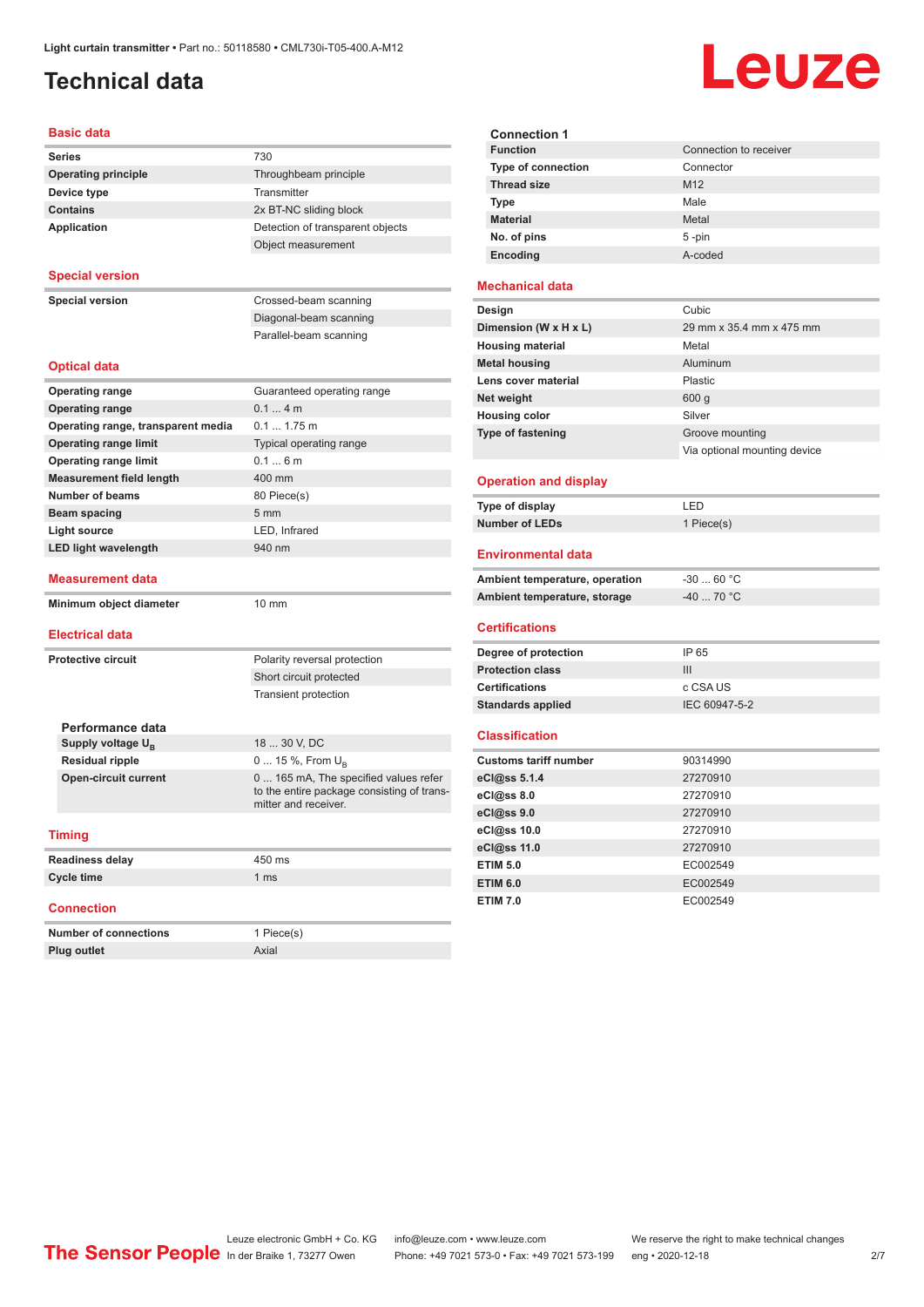### <span id="page-2-0"></span>**Dimensioned drawings**

All dimensions in millimeters



A Beam spacing 5 mm B Measurement field length 400 mm

F M6 thread G Fastening groove

- T Transmitter
- R Receiver
- Y 2.5 mm

X3

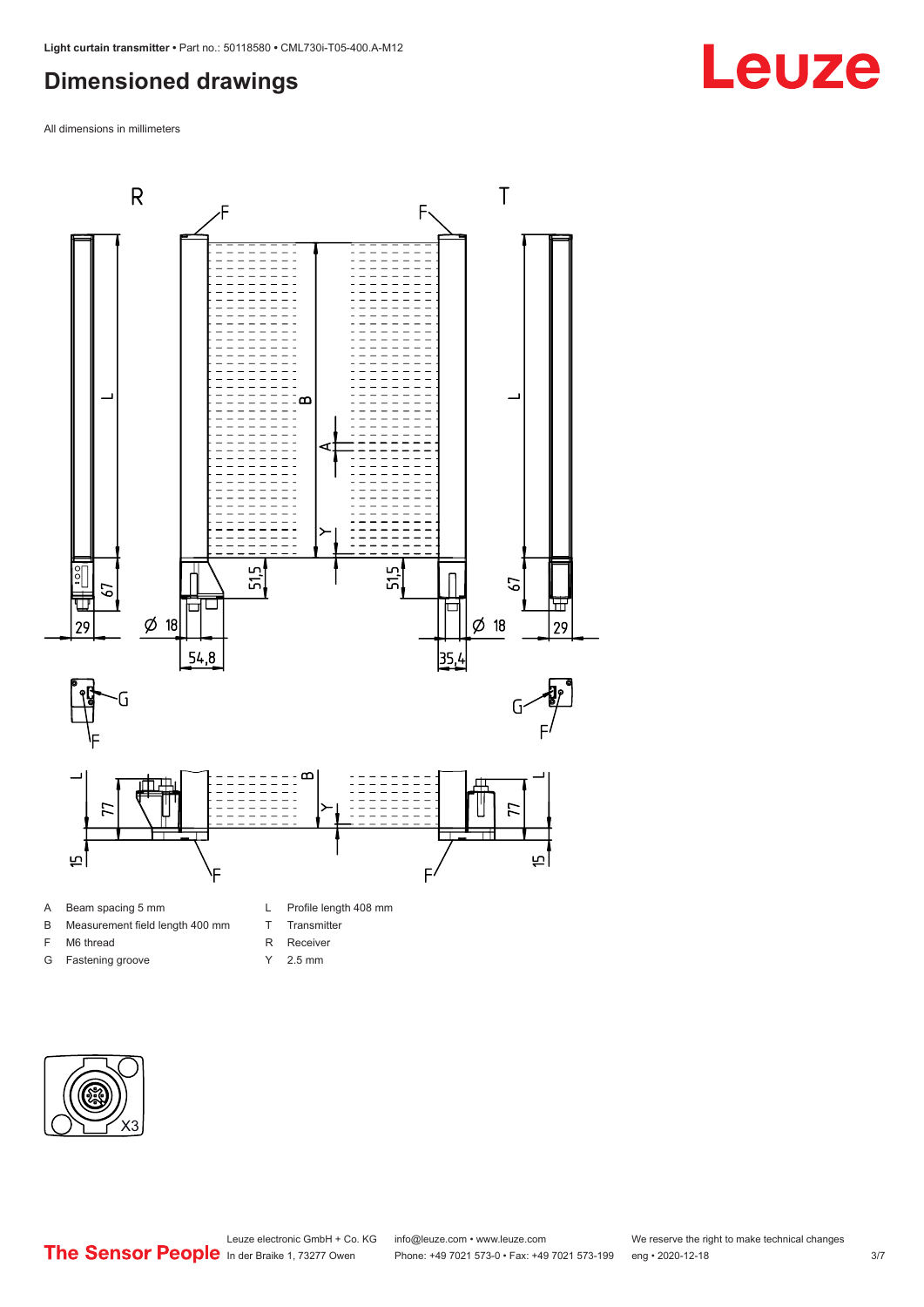### <span id="page-3-0"></span>**Electrical connection**

#### **Connection 1**

| <b>Function</b>    | Connection to receiver |
|--------------------|------------------------|
| Type of connection | Connector              |
| <b>Thread size</b> | M12                    |
| <b>Type</b>        | Male                   |
| <b>Material</b>    | Metal                  |
| No. of pins        | $5$ -pin               |
| Encoding           | A-coded                |

| Pin            | <b>Pin assignment</b> |
|----------------|-----------------------|
|                | <b>FE/SHIELD</b>      |
| $\overline{2}$ | $V +$                 |
| 3              | <b>GND</b>            |
| 4              | RS 485 Tx+            |
|                | RS 485 Tx-            |



Leuze

## **Operation and display**

| Display                                      | <b>Meaning</b>                                           |
|----------------------------------------------|----------------------------------------------------------|
| Green, continuous light                      | Continuous mode                                          |
| Off                                          | No communication with the receiver / waiting for trigger |
| green, flashing in sync with the measurement | Measurement frequency display                            |

### **Suitable receivers**

| Part no. | <b>Designation</b>                  | <b>Article</b>         | <b>Description</b>                                                                                                      |
|----------|-------------------------------------|------------------------|-------------------------------------------------------------------------------------------------------------------------|
| 50118659 | CML730i-R05-400.A/<br><b>CN-M12</b> | Light curtain receiver | Operating range: 0.1  4.5 m<br>Interface: CANopen<br>Connection: Connector, M12, Axial, 8 -pin                          |
| 50118822 | CML730i-R05-400.A/<br><b>CV-M12</b> | Light curtain receiver | Operating range: 0.1  4.5 m<br>Analog outputs: 2 Piece(s), Voltage, Current<br>Connection: Connector, M12, Axial, 8-pin |
| 50123274 | CML730i-R05-400.A/<br>D3-M12        | Light curtain receiver | Operating range: 0.1  4.5 m<br>Interface: RS 485 Modbus<br>Connection: Connector, M12, Axial, 8 -pin                    |
| 50118741 | CML730i-R05-400.A/<br>$L-M12$       | Light curtain receiver | Operating range: 0.1  4.5 m<br>Interface: IO-Link<br>Connection: Connector, M12, Axial, 8-pin                           |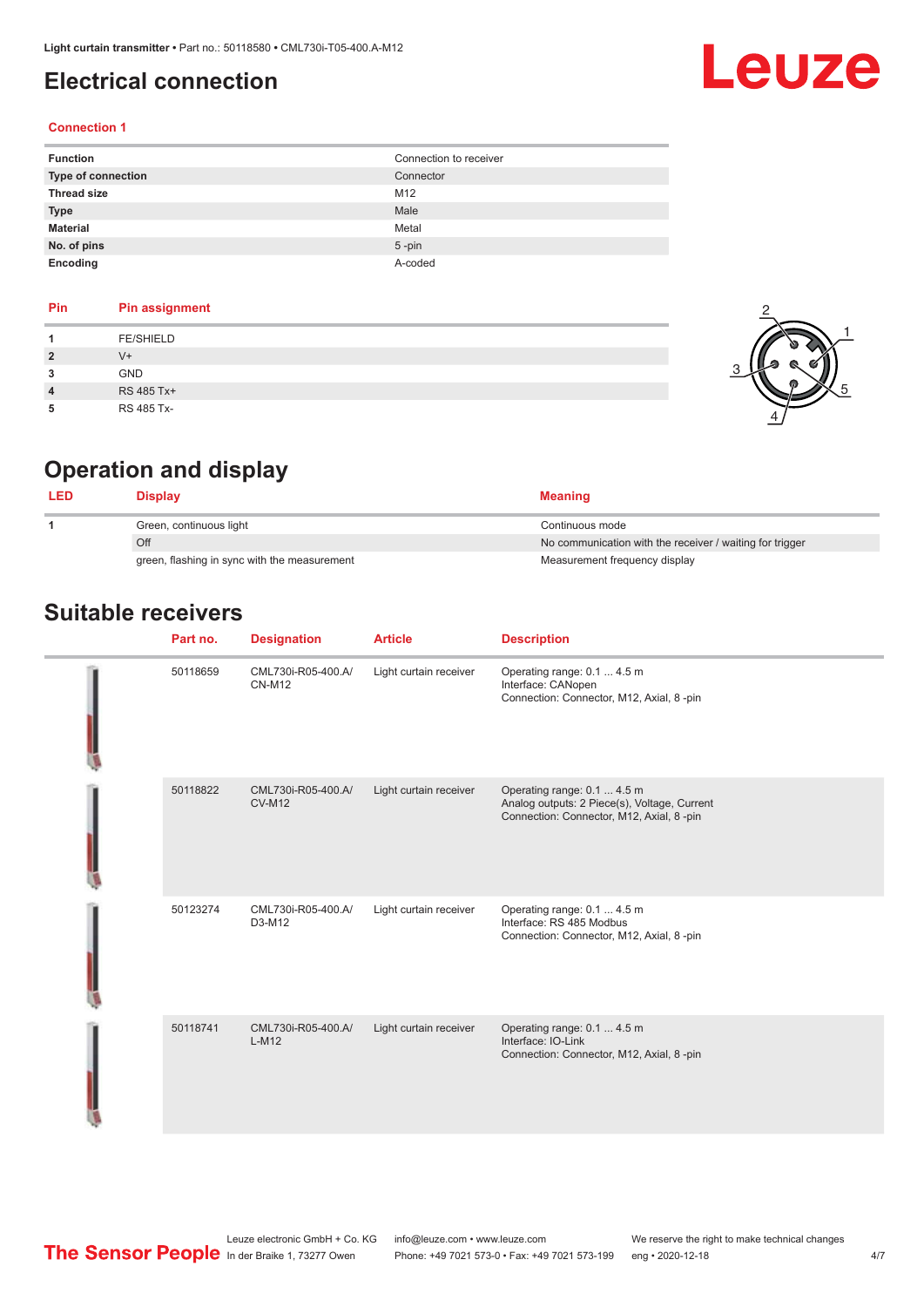## Leuze

#### <span id="page-4-0"></span>**Suitable receivers**

| Part no. | <b>Designation</b>                  | <b>Article</b>         | <b>Description</b>                                                                                 |
|----------|-------------------------------------|------------------------|----------------------------------------------------------------------------------------------------|
| 50123125 | CML730i-R05-400.A/<br><b>PB-M12</b> | Light curtain receiver | Operating range: 0.1  4.5 m<br>Interface: PROFIBUS DP<br>Connection: Connector, M12, Axial, 8 -pin |
| 50131736 | CML730i-R05-400.A/<br><b>PN-M12</b> | Light curtain receiver | Operating range: 0.1  4.5 m<br>Interface: PROFINET<br>Connection: Connector, M12, Axial, 8-pin     |

#### **Part number code**

Part designation: **CML7XXi-YZZ-AAAA.BCCCDDD-EEEFFF**

| <b>CML</b>  | <b>Operating principle</b><br>Measuring light curtain                                                                                     |
|-------------|-------------------------------------------------------------------------------------------------------------------------------------------|
| 7XXi        | <b>Series</b><br>720i: 720i series<br>730i: 730i series                                                                                   |
| Y           | Device type<br>T: transmitter<br>R: receiver                                                                                              |
| <b>ZZ</b>   | <b>Beam spacing</b><br>05:5 mm<br>10:10 mm<br>20:20 mm<br>40:40 mm                                                                        |
| <b>AAAA</b> | Measurement field length [mm], dependent on beam spacing                                                                                  |
| в           | <b>Equipment</b><br>A: connector outlet, axial<br>R: rear connector outlet                                                                |
| <b>CCC</b>  | Interface<br>L: IO-Link<br>/CN: CANopen<br>/PB: PROFIBUS<br>/PN: PROFINET<br>/CV: Analog current and voltage output<br>/D3: RS 485 Modbus |
| <b>DDD</b>  | <b>Special equipment</b><br>-PS: Power Setting                                                                                            |
| EEE         | <b>Electrical connection</b><br>M12: M12 connector                                                                                        |
| <b>FFF</b>  | -EX: Explosion protection                                                                                                                 |
|             |                                                                                                                                           |
| <b>Note</b> |                                                                                                                                           |
|             | $\&$ A list with all available device types can be found on the Leuze website at www.leuze.com.                                           |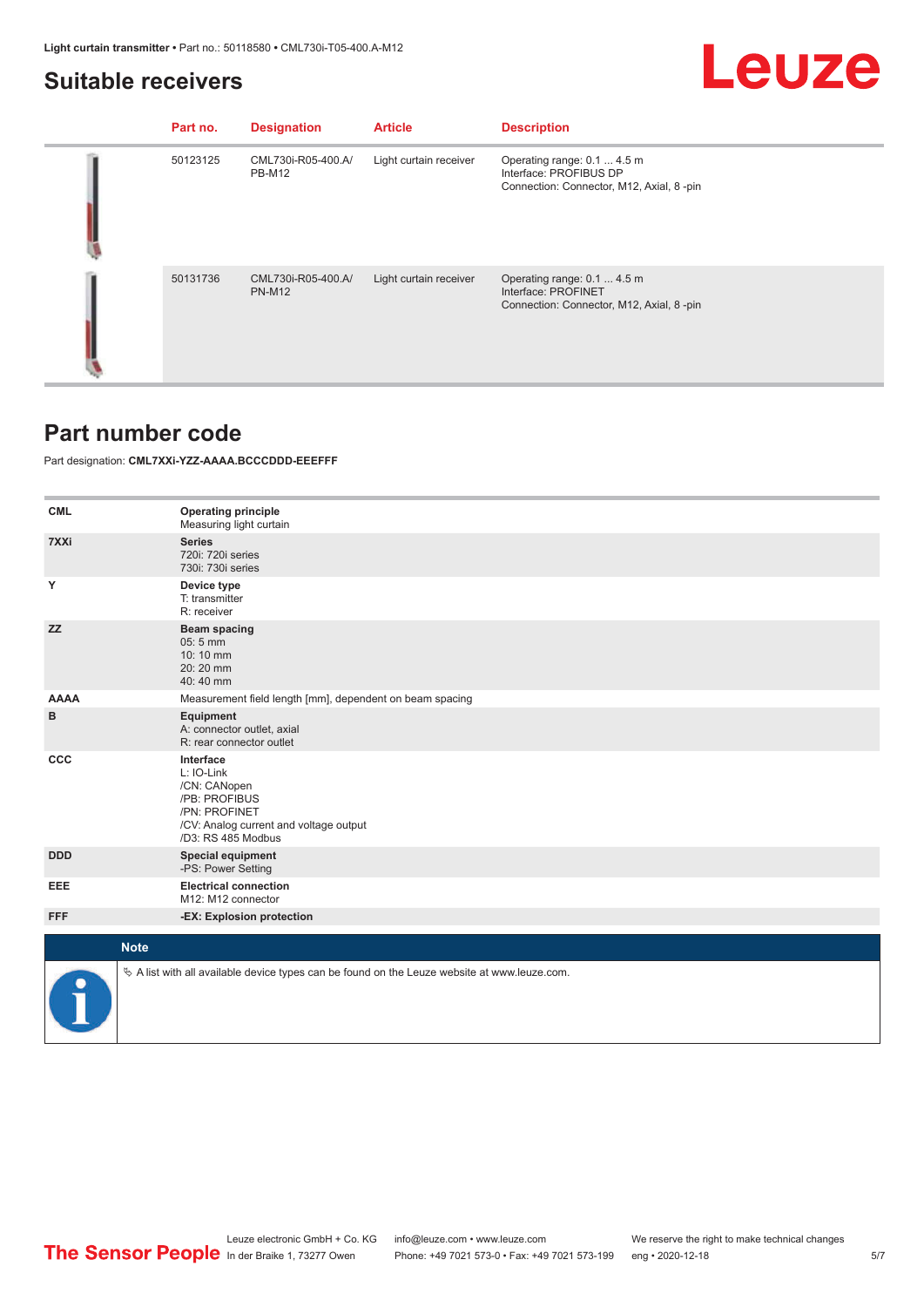#### <span id="page-5-0"></span>**Notes**

#### **Observe intended use!**

 $\%$  This product is not a safety sensor and is not intended as personnel protection.

 $\%$  The product may only be put into operation by competent persons.

 $\%$  Only use the product in accordance with its intended use.

| <b>For UL applications:</b>                                                                                                                                                       |
|-----------------------------------------------------------------------------------------------------------------------------------------------------------------------------------|
| $\%$ For UL applications, use is only permitted in Class 2 circuits in accordance with the NEC (National Electric Code).                                                          |
| V These proximity switches shall be used with UL Listed Cable assemblies rated 30V, 0.5A min, in the field installation, or equivalent (categories: CYJV/<br>CYJV7 or PVVA/PVVA7) |

#### **Accessories**

### Connection technology - Interconnection cables

|   |              | Part no. | <b>Designation</b>                     | <b>Article</b>        | <b>Description</b>                                                                                                                                                                                                                                    |
|---|--------------|----------|----------------------------------------|-----------------------|-------------------------------------------------------------------------------------------------------------------------------------------------------------------------------------------------------------------------------------------------------|
| Ø | $\odot$<br>p | 50129781 | <b>KDS DN-M12-5A-</b><br>M12-5A-P3-050 | Interconnection cable | Suitable for interface: IO-Link, DeviceNet, CANopen<br>Connection 1: Connector, M12, Axial, Female, A-coded, 5-pin<br>Connection 2: Connector, M12, Axial, Male, A-coded, 5-pin<br>Shielded: Yes<br>Cable length: 5,000 mm<br>Sheathing material: PUR |

## Mounting technology - Mounting brackets

|               | Part no. | <b>Designation</b> | <b>Article</b>      | <b>Description</b>                                                                                                                                                                                                        |
|---------------|----------|--------------------|---------------------|---------------------------------------------------------------------------------------------------------------------------------------------------------------------------------------------------------------------------|
| <b>Altres</b> | 50142900 | BT 700M.5-2SET     | Mounting device set | Design of mounting device: Bracket mounting<br>Fastening, at system: Through-hole mounting, T slotted hole<br>Mounting bracket, at device: Screw type, Sliding block<br>Type of mounting device: Rigid<br>Material: Steel |

## Mounting technology - Swivel mounts

| Part no. | <b>Designation</b> | <b>Article</b>       | <b>Description</b>                                                                                                                                          |
|----------|--------------------|----------------------|-------------------------------------------------------------------------------------------------------------------------------------------------------------|
| 429046   | <b>BT-2R1</b>      | Mounting bracket set | Fastening, at system: Through-hole mounting<br>Mounting bracket, at device: Clampable<br>Type of mounting device: Turning, 360°<br>Material: Metal, Plastic |

Leuze